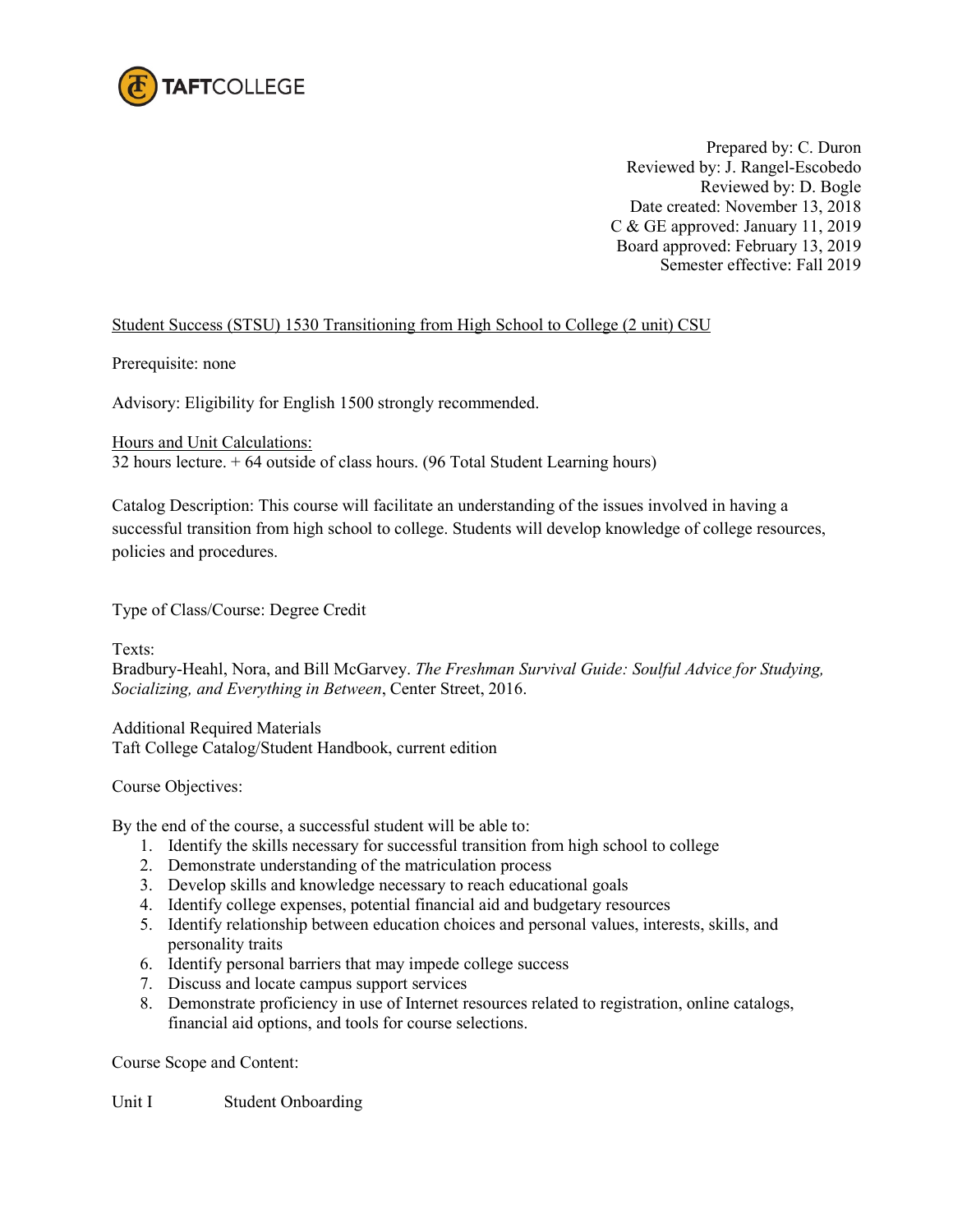

|          | A. The Matriculation Process<br>Application<br>а.<br>b. Orientation<br>c. Assessment<br>i. AB 705<br>d.<br>Counseling                                                                                                                       |
|----------|---------------------------------------------------------------------------------------------------------------------------------------------------------------------------------------------------------------------------------------------|
|          | B. Preparing for Instruction                                                                                                                                                                                                                |
| Unit II  | The College Environment<br>A. Campus Environment<br><b>Administrative Structure</b><br>B.<br>C. Campus Policies and Procedures<br>D. Classroom Structure and Scheduling                                                                     |
| Unit III | Course Scheduling and Registration<br>A. College Catalog<br><b>B.</b> Major Selection<br>C. General Education Pattern Selection<br>D. Unit Value and Course Load<br>E. Self-Registration Process<br>a. Priority Registration                |
| Unit IV  | The Classroom Environment<br>A. Common Grading Practices<br><b>B.</b> Common Testing Structures<br>C. Instructional Modes<br>D. Faculty Communication and Feedback<br>Importance of Academic Achievement<br>Е.                              |
| Unit V   | <b>Support and Resources</b><br>A. Curricular Support<br>Tutoring<br>a.<br>Learning Center/Library<br>b.<br><b>Student Services Support</b><br>В.<br>Counseling<br>a.<br><b>Student Life and Co-curricular Activities</b><br>$\mathbf{b}$ . |
| Unit VI  | <b>Financing College</b><br>A. Financial Aid<br>B. Scholarships<br>C. Student Work-study                                                                                                                                                    |
|          | Learning Activities Required Outside of Class                                                                                                                                                                                               |

The students in the class will spend a minimum of 4 hours per week outside of the regular class time doing the following:

1. Studying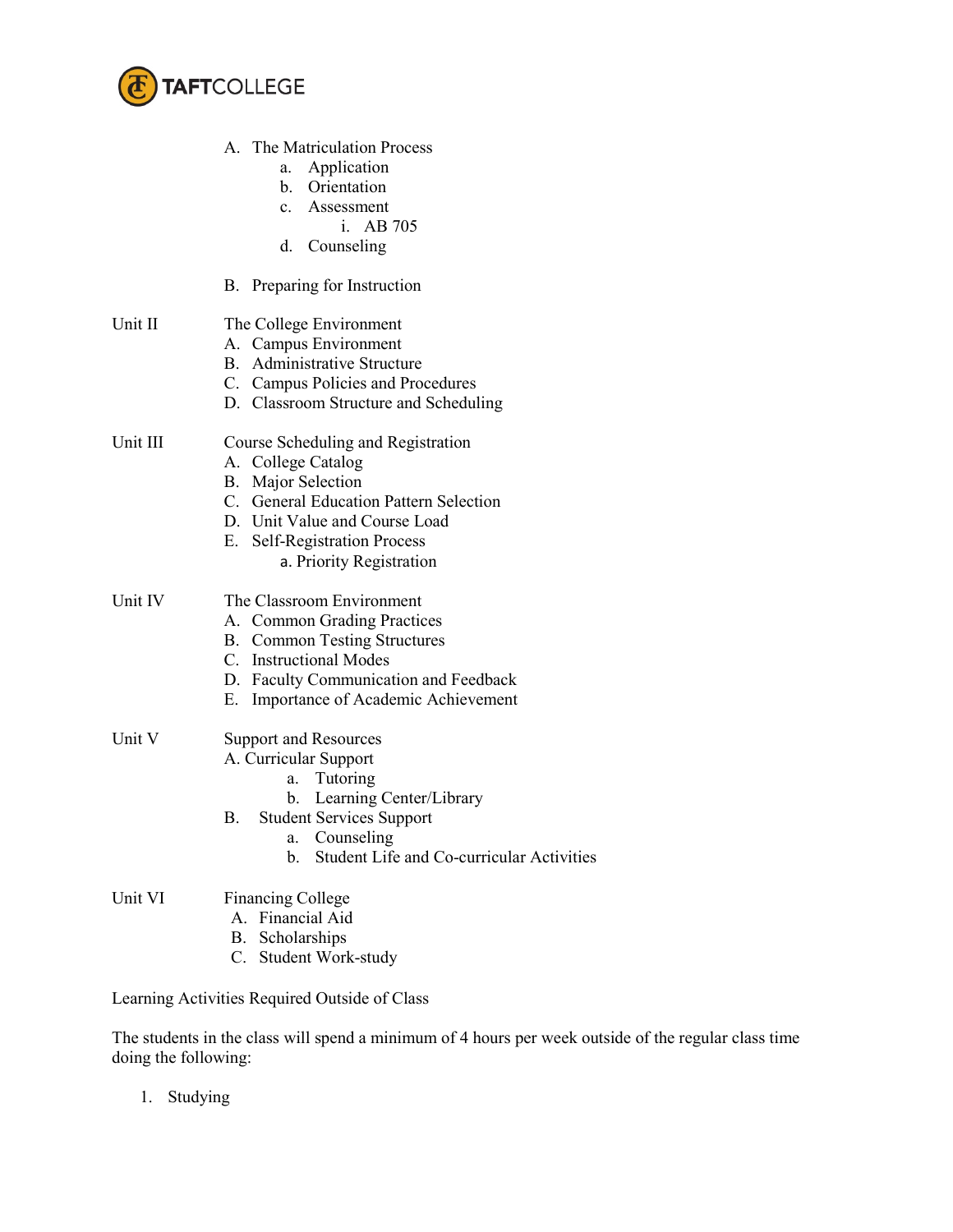

- 2. Answering questions
- 3. Completing required reading
- 4. Problem solving activities and exercises
- 5. Written work
- 6. Observations or participating in activity related to the course content

## Methods of Instruction

- 1. Assigned reading from text and selected references
- 2. In class and online lectures, demonstrations, and films
- 3. Discussions
- 4. Group projects/activities
- 5. Self-evaluation of student education plan

## Methods of Evaluation

- 1. Journals
- 2. Written Assignments
- 3. Chapter quizzes and unit tests
- 4. Reports and/or projects/case study
- 5. Final Exam

Supplemental Data:

| TOP Code:                    | 493013 – Academic Guidance       |
|------------------------------|----------------------------------|
| Sam Priority Code:           | E: Non-Occupational              |
| Funding Agency:              | E: Non-Occupational              |
| Program Status:              | 2: Not Program Applicable        |
| Noncredit Category:          | Y: Not Applicable, credit course |
| <b>Special Class Status:</b> | N: Course is not a special class |
| <b>Basic Skills Status:</b>  | N: Not Applicable                |